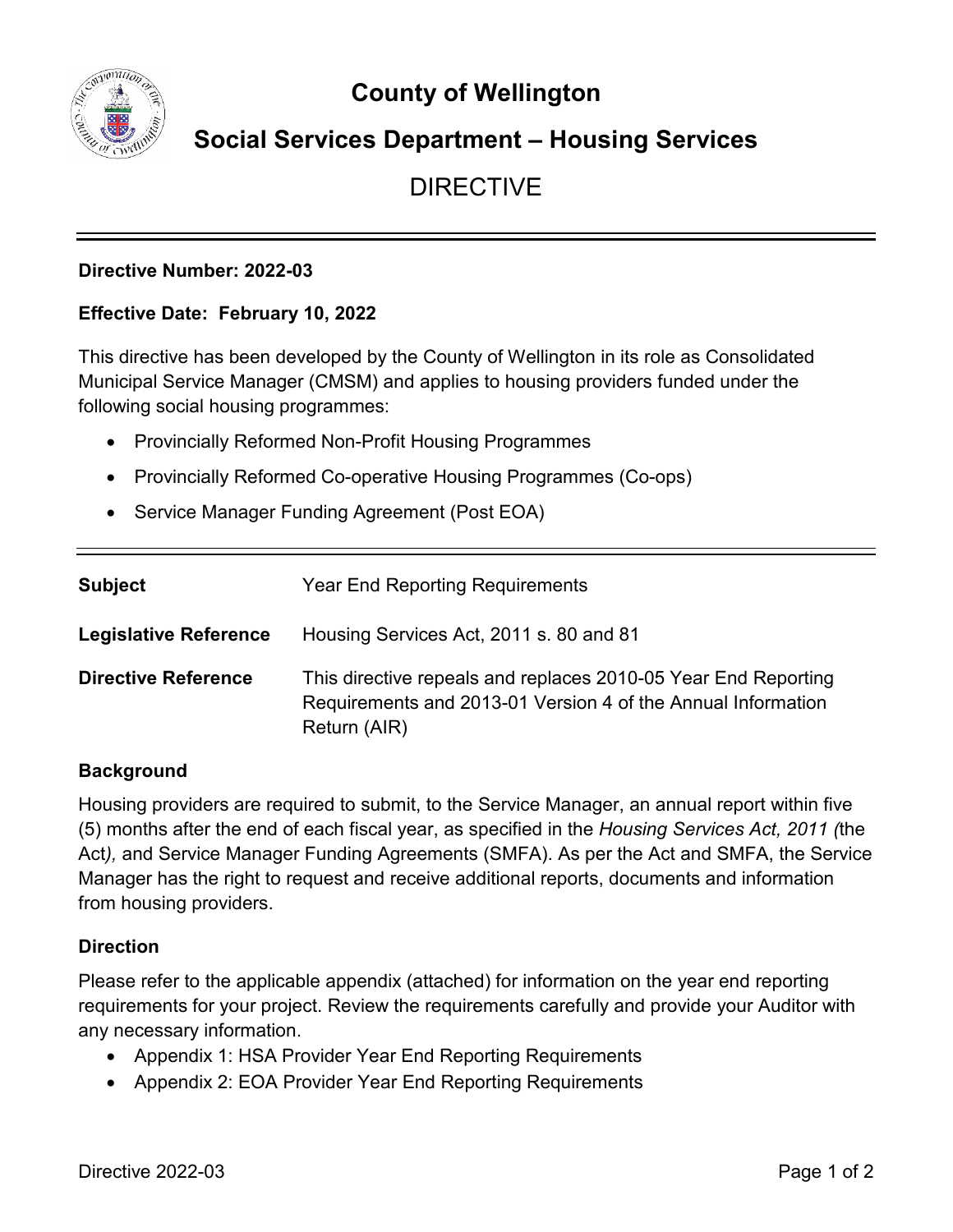For instructions on completing the Annual Information Return (AIR), refer to the Guide to Ontario Social Housing Annual Information Return (AIR), Nov. 2012 (Appendix 3).

This Directive is effective immediately.

If you require additional information, please contact the Housing Programme Advisor.

Moul Dute

Mark Poste Director of Housing

Appendix 1 – HSA Provider Year End Reporting Requirements Appendix 2 – EOA Provider Annual Reporting Requirements Appendix 3 – Guide to Ontario Social Housing Annual Information Return (AIR), Nov. 2012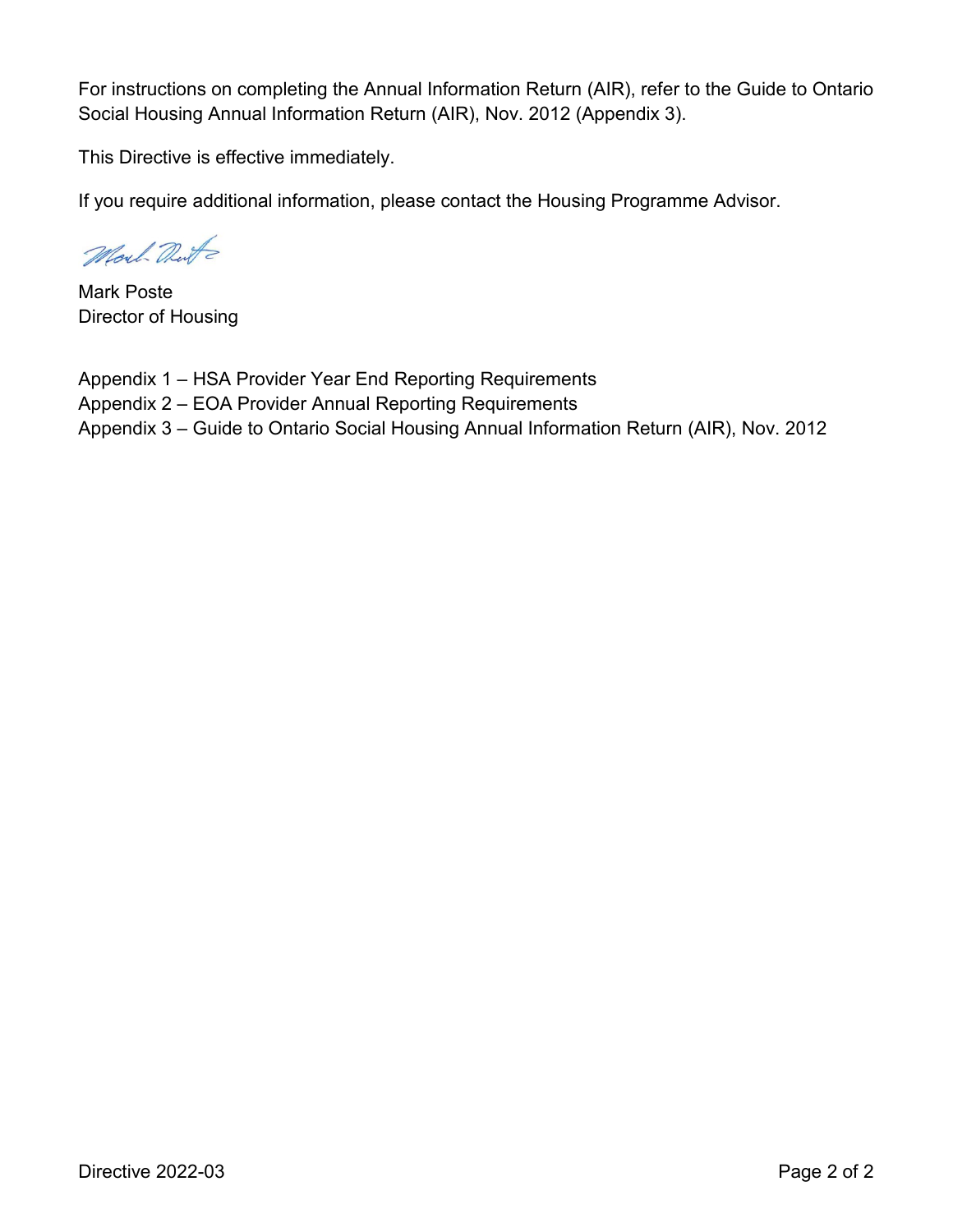# **Appendix 1 HSA Provider Year End Reporting Requirements**

Please note: the following reporting requirements are only applicable to Housing Services Act (HSA) providers which include provincially reformed non-profit and co-operative housing providers. If you are uncertain which reporting requirements apply to your organization, please contact your Housing Programme Advisor.

## **Housing providers must submit the following information within five months of fiscal year end:**

| Audited financial statements and associated reports for the reporting year signed by the<br>Board of Directors                                 |
|------------------------------------------------------------------------------------------------------------------------------------------------|
| $\vert$ $\vert$ Auditor's management letter (if issued)                                                                                        |
| The Board's response to the auditor's management letter and its plan to rectify issues<br>$\Box$ identified in the auditor's management letter |

An explanatory letter from the Board relating to any non-compliance issues (deficit,  $\Box$  underfunded Capital Reserve Fund, Conflict of Interest, etc.)

Annual Information Return signed by the Board of Directors

Accountant's report on Applying Specified Auditing Procedures in respect of the Annual Information Return

Most recent investment statement for the Capital Reserve Fund

Rent roll for the fiscal year

List of tenant arrears identifying unit number, amount owing and length of time in arrears, as well as a plan to address the arrears

Certificate of insurance confirming that the County of Wellington is named as additional insured

Most recent statement indicating that property taxes are current

List of current members of the Board of Directors, direct contact information for officers of the Corporation (address, phone, email), the date that the last Notice of Change was filed, and the recurring date of board meetings

List of current staff, contact information, office hours and emergency contact in the absence of Property Manager/Coordinator